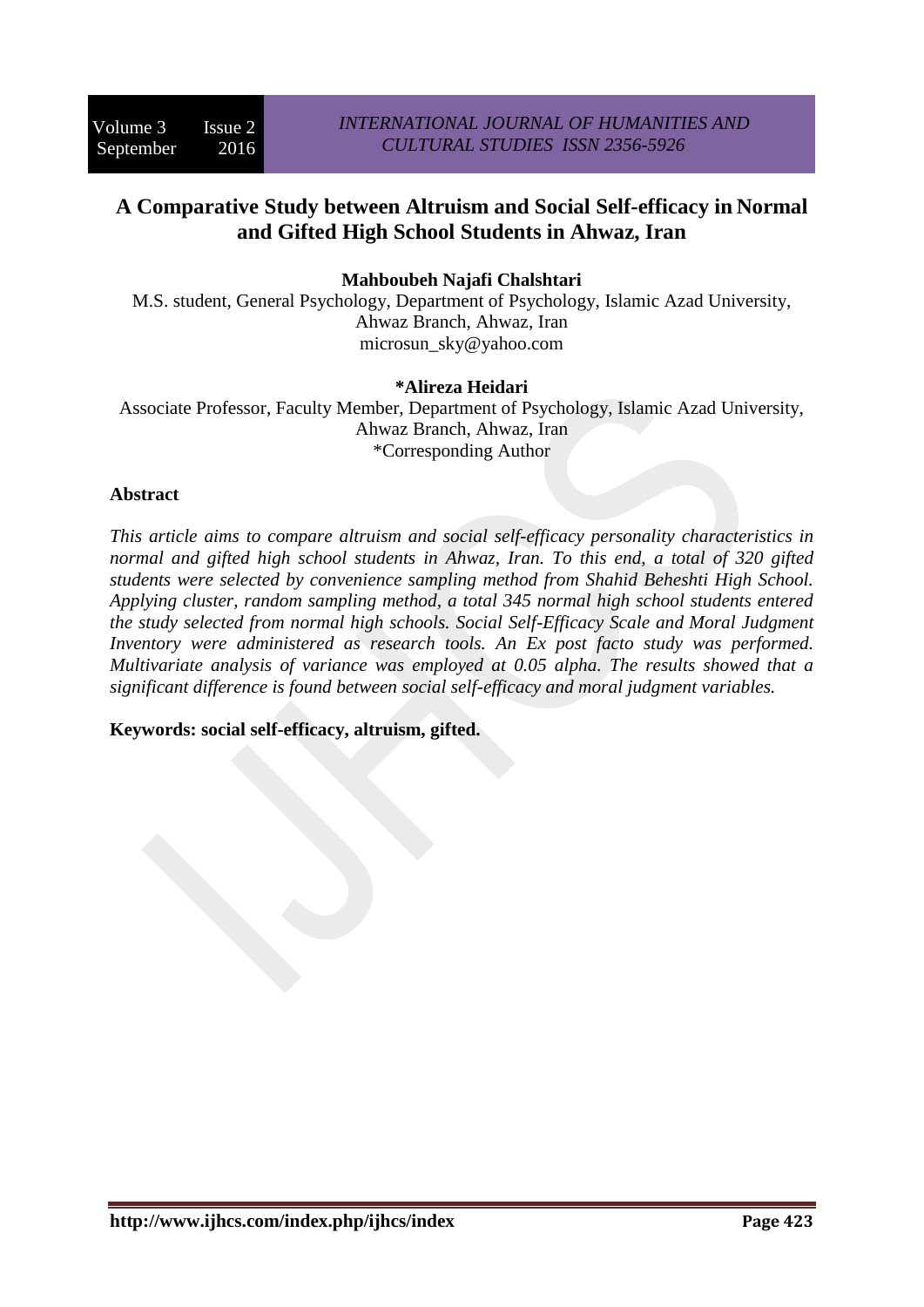## **Introduction**

Unrecognized gifted child and inability to practically reach the potential are sorrowful for societies. Genius and gifted individuals are social resources and benefits, playing a major role in the growth and development of culture and civilization. The world requires gifted and worthy children. These children are highlighted during their life and they can apply their potentials in all fields. They are also able to show themselves in every corner of this vast world only if they have the opportunity to grow and develop. It is estimated that half of children who are born intelligent are not able to reach their possible intelligence growth and actualize their inherent talents due to lack of favorable training environments. Providing special facilities and equipment is essential in free society for the prosperity and development of talents. Some people believe that the observation of gifted children`s few cases of success would make them capable of coping in any conditions. This might be true for some gifted children; however, it is not generally true. Special abilities and talents, in fact, do not automatically develop without motivation. Research proves that lack of appropriate conditions not only lead to feelings of insecurity and anxiety of some gifted children but also direct them to retardation, poor concentration, isolation, aggression and even extreme inactivity and passivity (Abbas Zadeh, 1993). Some psychologists believe that giftedness is talent, learning, and educational progress. Other psychologists define it as change and flexibility in environmental compatibility. In Lesotho`s opinion, gifted children are those whose their intellectual potential are greatly influenced by thoughts in terms of productive and assessment thinking. It is likely to assume that if gifted children are provided with appropriate educational experiences, they will be future problem solvers, cultural innovators and policy-makers (Babaee Kanyari, 2000). Gifted children usually feel gratified and satisfied in their lives based on their social- psychological characteristics such as social philanthropy, perseverance and resistance, sensitivity, and interest in the works of art. Life satisfaction means one`s attitudes and general assessment of the totality of his life or some aspect of life, including family life and educational experience (Diner, 1999). Evidence shows that happy students are more creative. It also seems that they enjoy longer life span and are intelligent. Achieving happiness, however, seems simple and no successful man possesses the art of life satisfaction (Khistan Dar, 2006). Students differ in many ways which are effective in education. They are different concerning learning, efficiency ability, and logical thinking ability and they apply various methods to cope with challenges and problems. Some students are looking for something new and delightful, while others prefer formerly-tested issues. In other words, learners are different in terms of personality, attitudes, emotional reactions, and cognitive styles (Kharazi, 1996). In Iran, some students are introduced as gifted through different exams and go to gifted schools. Therefore, identifying effective factors in their cognitive growth and paying attention to other personality dimensions are essential. Studying altruism and social self-efficacy in gifted students and comparing with normal students can significantly help to select the perfect platform for the two groups concerning the acquisition of social skills.

#### **Method**

## **Statistical population, sample size, and methodology**

The number of students in Shahid Beheshti Gifted High School is 320 (170 in the first grade one and 150 in the second grade). The number of students in Shahid Sayyad Shirazi High School is 345 (188 in the first grade and 227 in the second grade). Statistical population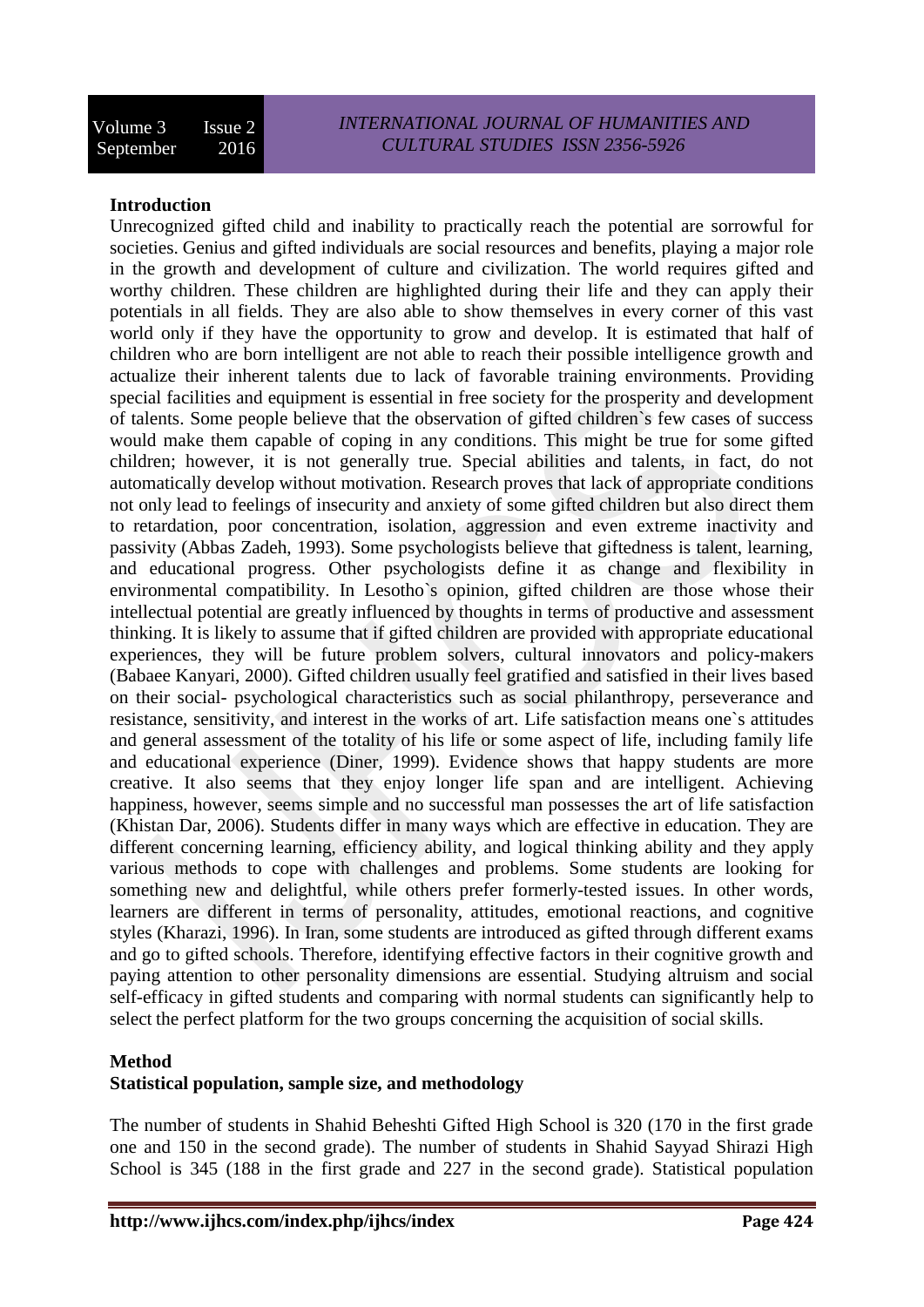consisted of all students in Shahid Beheshti Gifted boy High School and Shahid Sayyad Shirazi boy High School. Cochran formula was employed. The sample size consisted of 92 first-grade and 127 second-grade students.

## **Research Tool**

## **Social Self-Efficacy Scale**

Adolescent Social Self-Efficacy Scale was devised by Kennelly in 1989 to evaluate the level of self-efficacy in teenagers. It is a self-report scale with 25 items. The items are scored in Likert scale on a seven- point rating scale  $(1=$  impossible to  $7=$  very simple). The subject should determine the extent to which each statement represents his personality. It measures 5 subscales: social decisiveness (5 items), performance in social situations (5 items), participation in social groups (5 items), friendship and intimacy aspects (7 items), help and get help (3 items). The score ranges 25 to 175. Higher scores indicate higher level of social selfefficacy. Total Cronbach`s alpha was reported as follows: first group (0.90), second group (0.92), and third group (0.95). Using retest, the reliability was 0.94 in the first group in a twoweek interval. The reliability coefficients were reported 0.81 for male and 0.86 for female. The validity of adolescent social self-efficacy scale was proven through significant correlation with Self-Concept Scale and Adjustment Scale. A significant correlation was found between scores of adolescent social self-efficacy and physical self-perception Profile (Hartter, 1982) in the first and second group. A significant correlation was also found between the scores of this scale and consistency scale to evaluate the high school students (Prints et a;., 1978).

#### **Findings**

Table 1: the results of Levine test to study the Homogeneity of variances

| <b>Variable</b>      | <b>Levine Index</b> | Df1 | Df <sub>2</sub> |      |
|----------------------|---------------------|-----|-----------------|------|
| Altruism             | 0.18                |     | 217             | 0.51 |
| Social Self-efficacy | 0.21                |     | 217             | 0.56 |

The results of table 1 show that the homogeneity of variances is fulfilled for altruism  $(P=0.51)$ and F=0.18) and social self-efficacy (P=0.56 and F=0.21). It means that, according to lack of significance for F, no significant difference is found between variances and variances are homogenous.

|  | Table 2: ANOVA for Altruism to compare gifted and normal students |
|--|-------------------------------------------------------------------|
|  |                                                                   |

| Source of change | SS        |     | <b>MS</b> |        | Sig. |
|------------------|-----------|-----|-----------|--------|------|
| Between groups   | 15068.480 |     | 15068.480 | 103.43 | .000 |
| Within subjects  | 28844.240 | 344 | 145.678   |        |      |
| Total            | 43912.720 | 345 |           |        |      |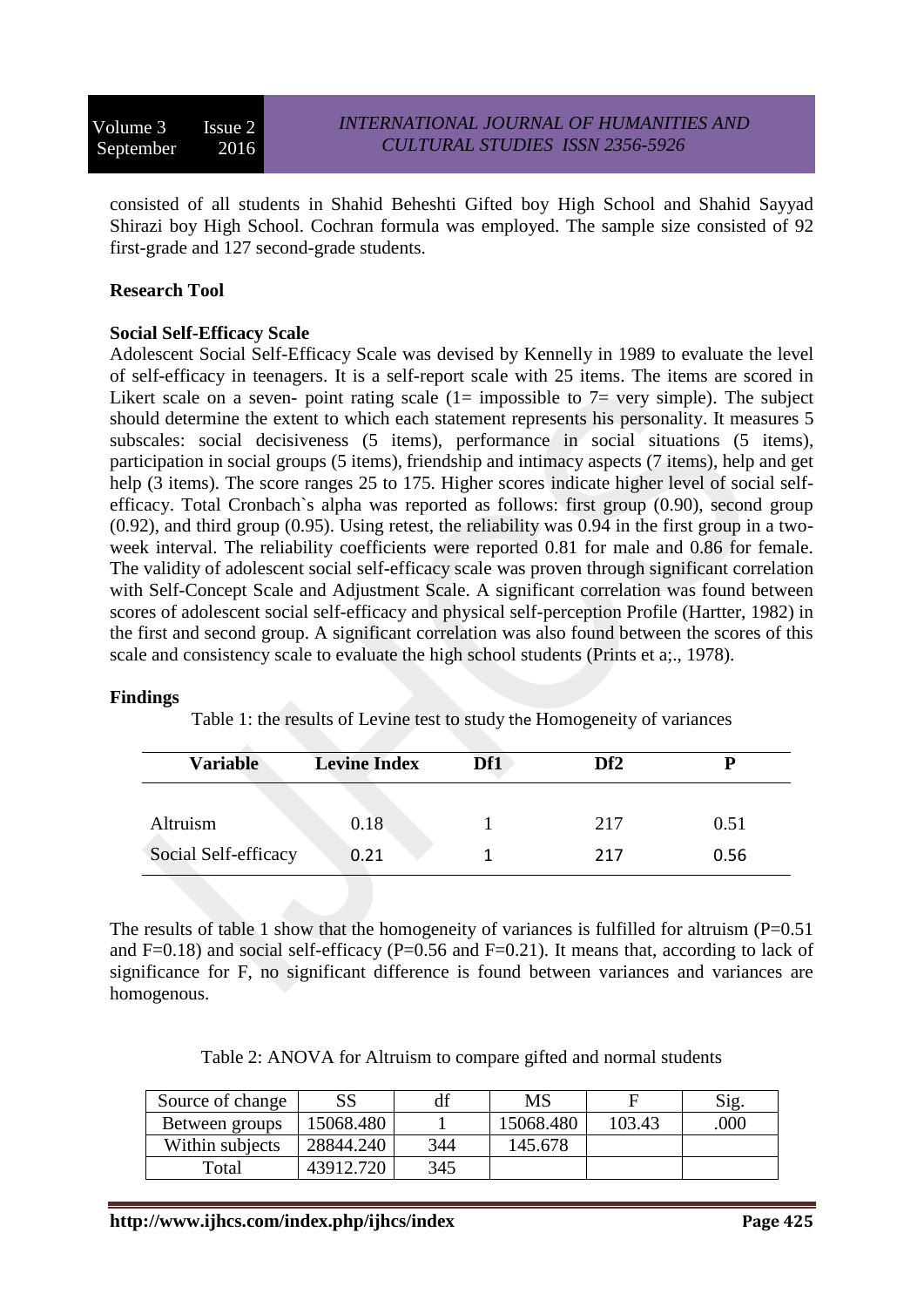According to f value, degree of freedom, and significance level (df=  $344$ , Sig. = 0.001, and f=103.43), a significant difference is found between gifted and normal students concerning altruism. According to the results of Table 2 and higher score of gifted children families, a significant difference is found in favor of gifted students. It means that the average of total performance is higher in families of gifted children than those of normal students.

| Source of change | SS       |     | MS      |        | Sig |
|------------------|----------|-----|---------|--------|-----|
| Between groups   | 1270.080 |     | 1270.08 | 79.715 | 000 |
| Within subjects  | 3154.700 | 344 | 15.93   |        |     |
| Total            | 4424.780 | 345 |         |        |     |

Table 3: ANOVA for Social self-efficacy to compare gifted and normal students

According to f value, degree of freedom, and significance level ( $df = 344$ ,  $Sig = 0.001$ , and f=79.715), a significant difference is found between gifted and normal students concerning social self-efficacy. According to the results of Table 3 and higher score of gifted children families, a significant difference is found in favor of gifted students. It means that the average of total performance is higher in families of gifted children than those of normal students.

## **Discussion**

 Jean Piaget (1932) was among the first psychologists who studied the altruism and moral development. He states that Altruism and moral development, such as cognitive development, happen in different stages. The first stage, between the ages of 4 and 7, is originated from a wide range of disparate and conflicting moral thinking known as intuitive sub-stage. Individual assumes that moral rules are fixed and unchangeable. Such conflicting morals emerge in two sequential different forms. This stage, which follows the preoperational stage, occurs between the ages of 7 and 10 (preadolescence) years, and is characterized by the appropriate use of logic. During this stage, a child's thought processes become more mature and "adult like". They start solving problems in a more logical fashion. They still think that the rules are unchangeable. In the third stage, which starts at around age 10, children fully understand that the official rules of game can change with members' agreement. In this stage, children realize that they can alter common rules and regulations if they are willing to. The results of this study are consistent with those of Descioli (2009), Karimi (2006), Elson (2010), Kanjr (1979), Jean Piaget (1932), and Colberg (1995,1987,1986).

According to Bandura (1971), self-efficacy is one of self-concept elements which is one's belief in one's ability to succeed in specific situations or accomplish a task. Bandura believes that one's sense of self-efficacy can play a major role in how one approaches goals, tasks, and challenges. It is also effective in the creation of appropriate motives. Self-efficacy has positive relationship with one's past success. According to Maddah (2010), perceived self-efficacy not only reduces fear and expected inhibition but also enhances one`s level of effort through expecting possible success. Expected effectiveness determines who far one tries and resists against obstacles. Higher level of self-effectiveness leads to better behavior and effort. Those who engage in activities that are mentally threatening but are not in practice gain useful corrective experiences, leading to the elimination of defensive behaviors and strengthening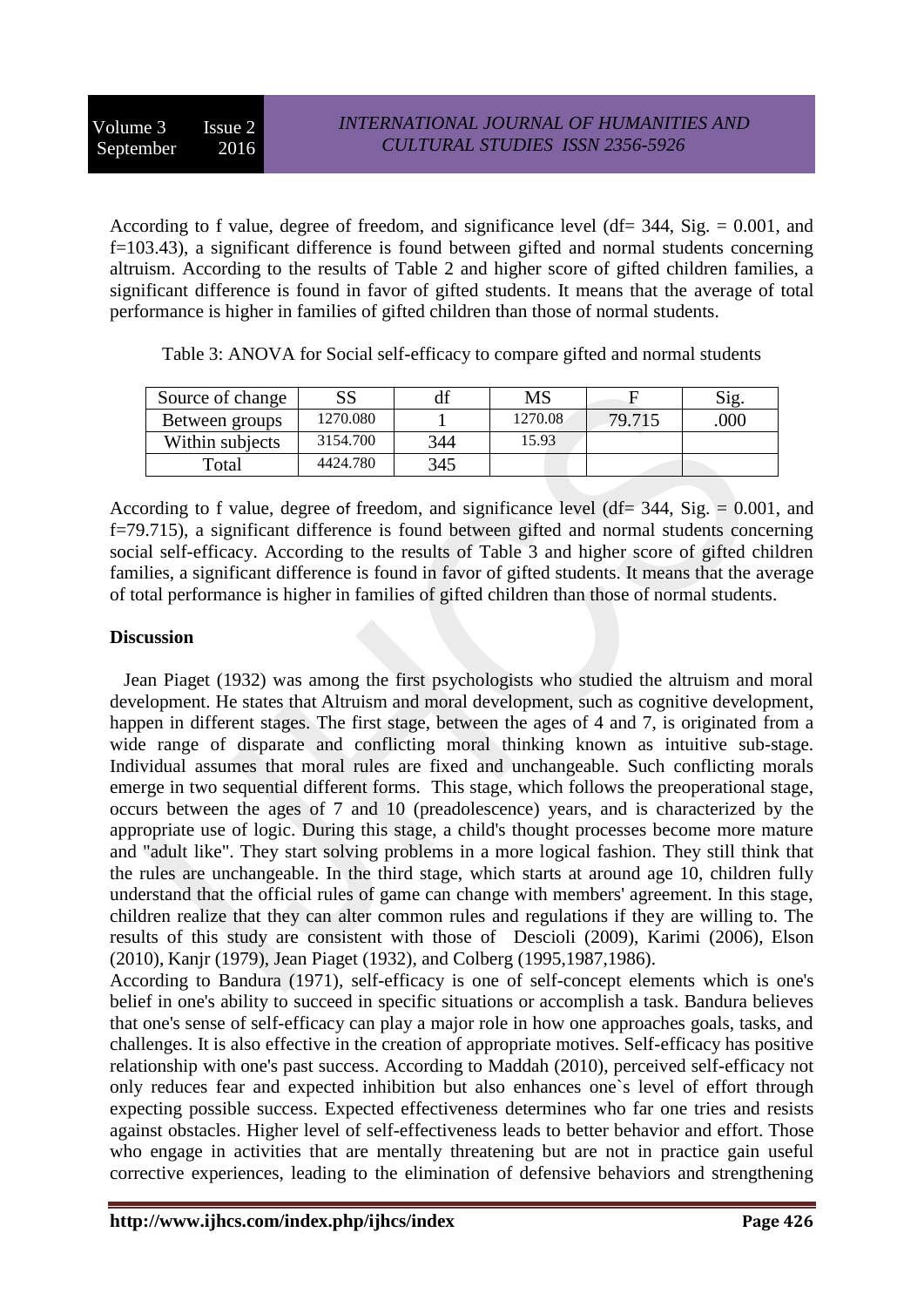# *INTERNATIONAL JOURNAL OF HUMANITIES AND CULTURAL STUDIES ISSN 2356-5926*

the sense of effectiveness. People who withdraw while dealing with problems maintain their self-handicapping expectations for a long time. The results of this study are consistent with those of Costa and McCray (2013), Digman (1990), Mahmoudi et al. (2013), and Ahmadi et al. (2012). The results, however, are inconsistent with those of Rezaee et al. (2014) and Arefi et al. (2009). The results showed that a significant difference is found between normal and gifted students concerning social self-efficacy. Gifted students were higher than normal students in all cases.